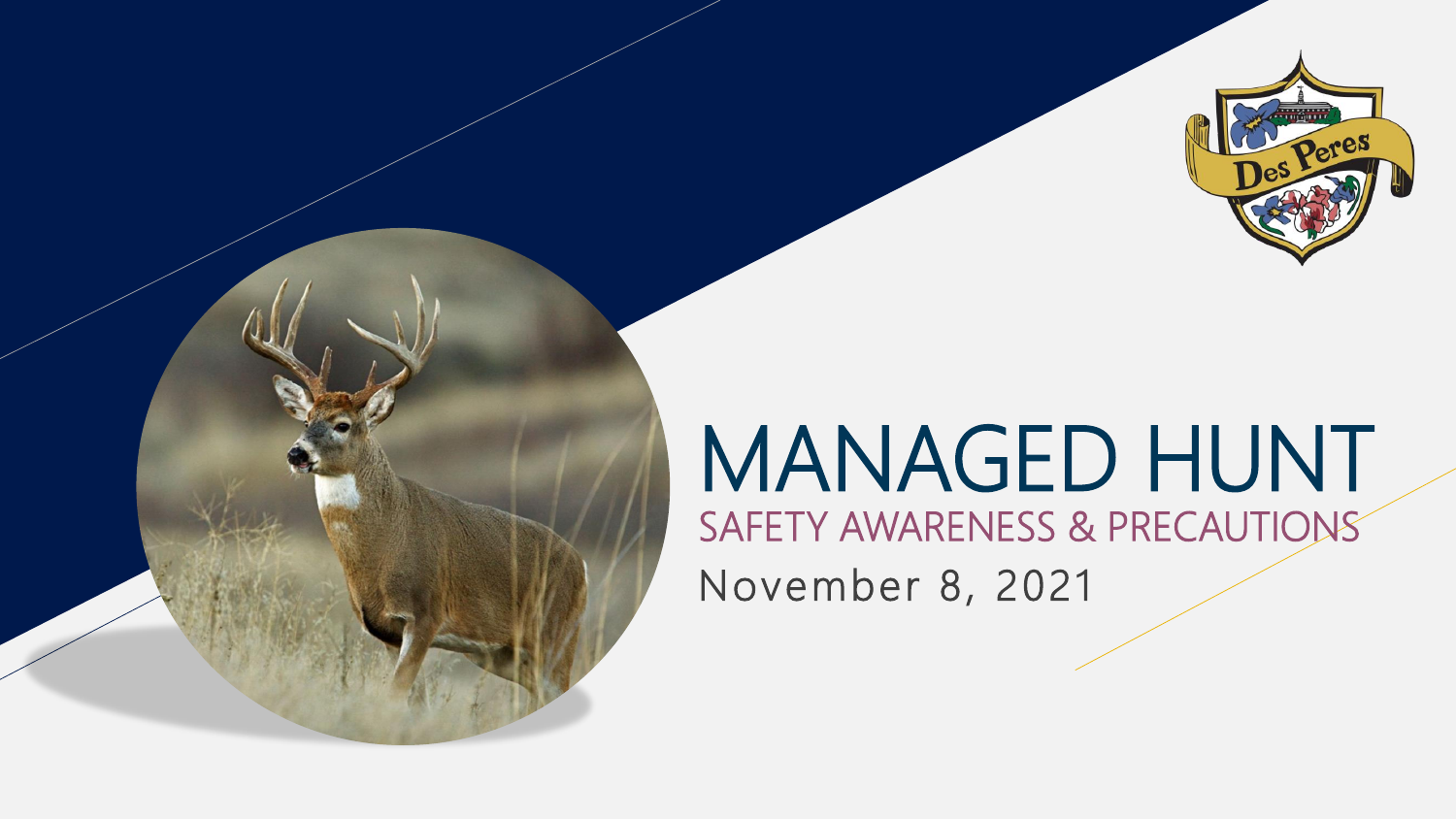

## 2021 MANAGED HUNT

- $\checkmark$  Petition authorized by the Board under R21-3442 to host hunting activities at Phantom Forest and Bittersweet Woods
- $\checkmark$  Granted approval by the MDC shortly thereafter authorizing a 5-day archery hunt to occur between December 6-10<sup>th</sup> (M-F)
- $\checkmark$  Hunting activities to include:
	- Five (5) hunters are chosen randomly using a statesponsored lottery system
	- Hunting hours restricted to 6:30am-4:40pm with no camping or motorized vehicles allowed on the premises
	- **Controlled harvest (3 deer max per hunter)**

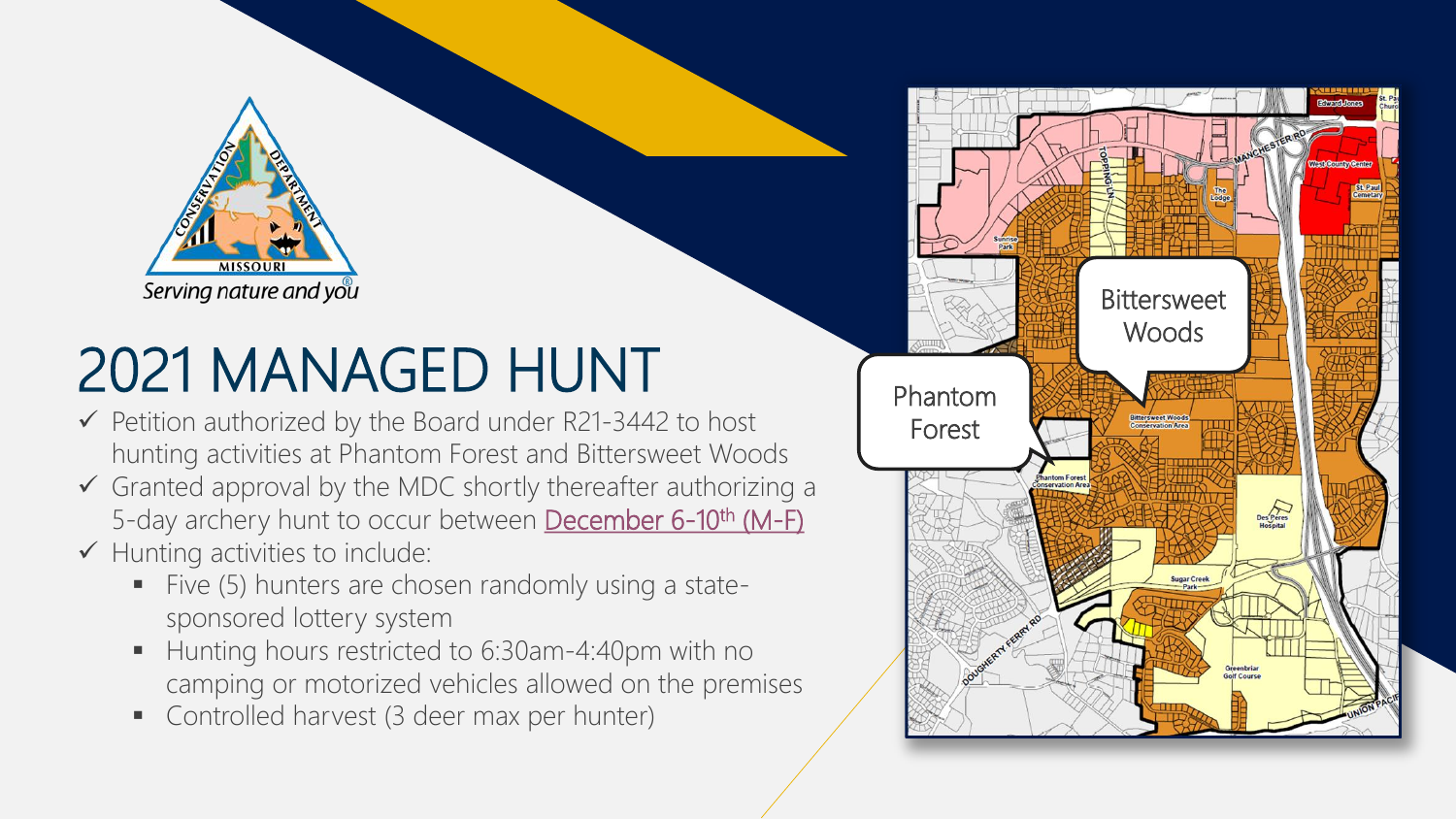

## Mandatory Safety Rules Currently Enforced

- $\checkmark$  Hunter safety training and permits
- $\checkmark$  Pre-hunt orientation and walkthrough
- Designated parking and trailhead access at Phantom Forest only
- Conservation areas closed
- Controlled harvest
- Check-in system
- Parking display cards
- 6' elevation requirement from deer stand
- Inward shooting only
- 25' no hunting buffer



### Supplemental Safety Guidelines To Consider

- Notifying adjacent properties by letter
- Allowing hunters to access both trailheads to prevent traversing the common ground
- $\Box$  Staging two electronic messaging boards near both entrances to clearly demonstrate that hunting activities are in progress
- Tightening MDC rules to align with the City's private hunting ordinance
	- o 10' elevation requirement for stands
	- o 30' no hunting buffer